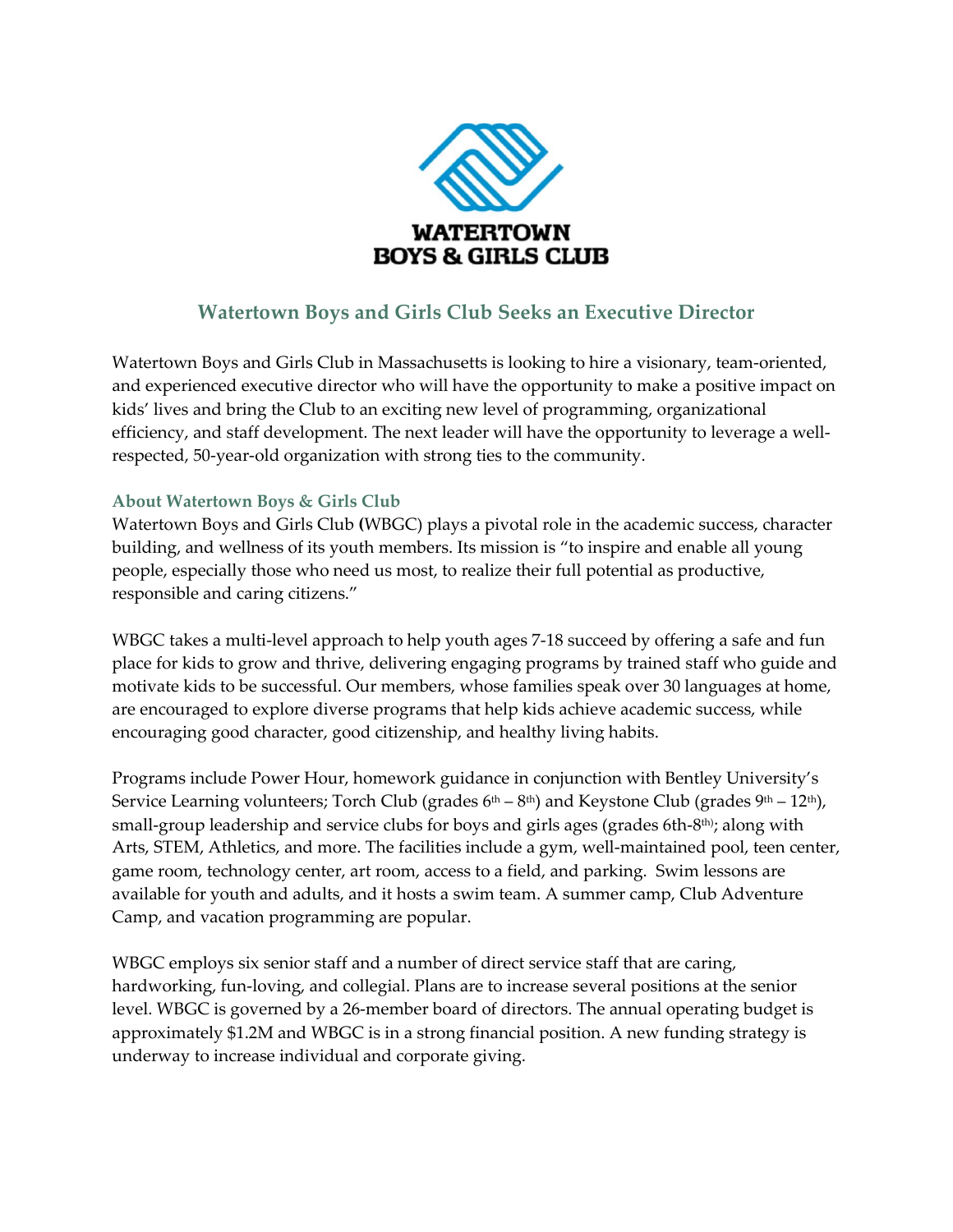#### **The Opportunity**

WBGC is the go-to place for kids to be after school in a safe, engaging environment. It is the largest non-profit dedicated to serving children and teens year-round in Watertown, serving approximately 160 children each day and 1,400 youth members throughout the year. This is an exciting time for the organization. The board and staff are enthusiastic about deepening and broadening the Club's services, working closely with the local public schools, adopting structured programming from Boys and Girls Club of America, and expanding local partnership opportunities in technology, robotics, community service, recreation, and the arts. The board is engaged and intentional in its development and new funding opportunities are being developed in the expanding corporate community, especially in the fast-growing Life Sciences industry in Watertown.

In addition, the Club is in the early planning stages of a major new initiative, named *New Foundations*. Over the next several years, this will involve expanding into and renovating previously rented-out ground floor space for the youngest members, grades 1-3, and developing and implementing new structured programming for both the first-through-third graders and the older members. The new Executive Director will play a central role in helping to shape and guide this once-in-a-decade opportunity to position the Club for growth and growing excellence for the next generation of Watertown children.

WBGC's next leader has all of this to leverage. The Executive Director is responsible for bringing the WBGC mission to life, working to ensure that youth achieve great futures by providing a safe and fun space, an engaging Club Experience, and managing caring professionals to guide them along the way. Upcoming expectations of the new executive are to:

- Bring and develop a vision for WBGC's future and robust, innovative, relevant, and structured programming for children and teens
- With the Board, raise the funds necessary for bold approaches and programming to achieve organizational goals and the ongoing need for operational funding
- **•** Promote WBGC services to individuals, other service organization, and the local community, building additional partners, including the schools, for broader programming, community engagement, and opportunities
- **•** Monitor and approve the organization's program services and assure achievement of its mission and goals, including that the physical space is desirable and appropriate
- Build a staff team that meets the needs of the Club members and the organization, enhances staff performance, and assures a quality workplace committed to equity, diversity, and inclusion
- Embrace and leverage the community and changing business and resident demographics in Watertown, acknowledging the deep history of the Club

### **The Ideal Candidate**

While we recognize that candidates will not possess all the following qualities, ideal applicants will exemplify a number of these attributes, skills, and experiences and will have the capability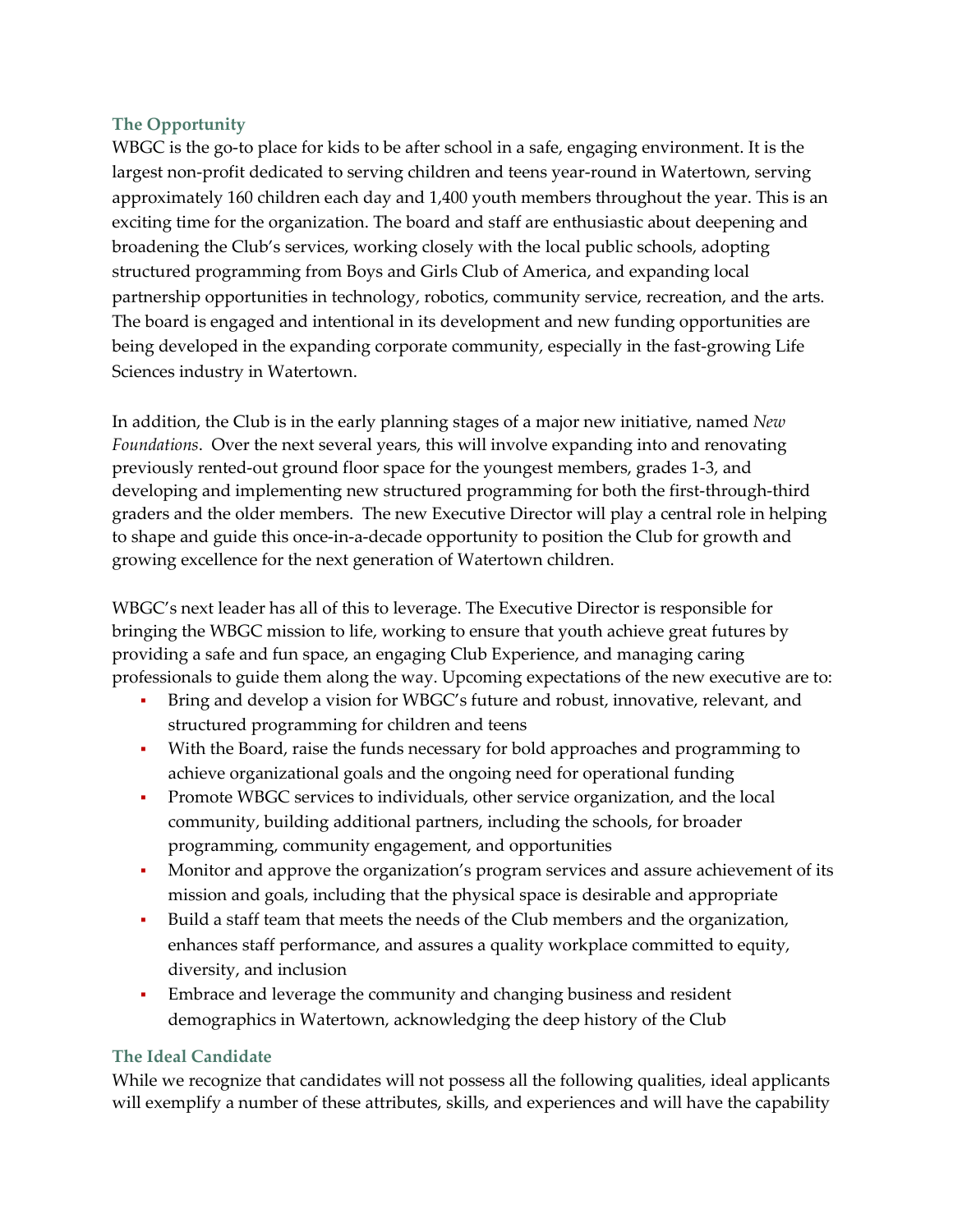to oversee an organization of WBGC's size and scope. The expectation is that the executive director will work from the WBGC facility.

# **A Forward-Thinking Executive**

- Progressive leadership experience in youth development, human service, education, advocacy, or related fields
- Proven success in bringing new ideas and bold thinking to an organization or problem
- Demonstrated ability to lead and execute a strategic organizational vision and plan
- Skilled at leveraging funding, partnerships, and public awareness
- Understands how organizations work and approaches to change
- Collaborative, with experience that demonstrates bringing people and organizations together for greater change
- Approaches organizational and personal growth as a lifelong learner

# **A Seasoned Organizational Leader**

- A track record of successful fundraising across all areas of development
- Business acumen in operations, staff hiring and management, and governance leadership at an organization of WBGC's scale
- Financial acumen for budgeting, financial reporting, and analysis
- Agile, opportunistic, and entrepreneurial, and thrives in an environment of change

# **A Powerful Communicator**

- Charisma and gravitas to engender the respect of and credibility with staff, peers, community members, volunteers, and funders
- A public spokesperson committed to raising WBGC's profile, with strong oral, written, and storytelling skills
- Proven understanding and comfort with racial and social equity and committed to developing a welcoming, collaborative, diverse, and inclusive work culture and climate
- Politically savvy and able to navigate in political and social environments

### **An Authentic and Engaging Leader**

- Passion for and commitment to the mission of WBGC and the young people it serves and represents
- Hardworking and energetic, and thrives in an active, all-hands-on-deck environment
- Is warm, diplomatic, and accessible with the aptitude to motivate, coach, empower, delegate, and develop staff
- A confidence builder across a diverse group of stakeholders
- Understands partnerships with a Board of Directors to expand the organization's impact

### **Desired Credentials**

- A minimum of seven years of senior leadership or equivalent experience
- A bachelor's degree or equivalent experience